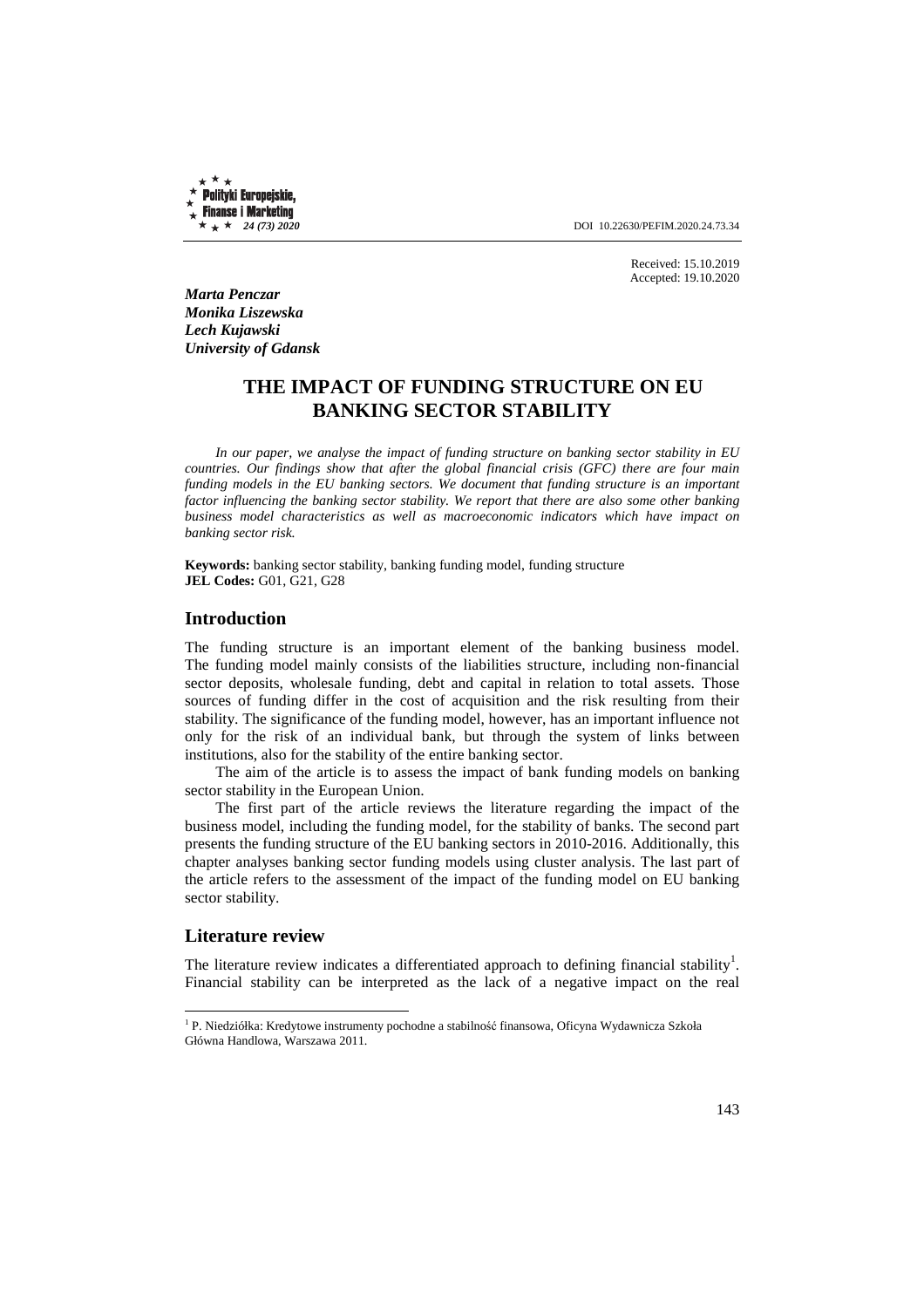economy or with the lack of a crisis<sup>2</sup>. Another approach defines financial stability as the proper functioning of the financial system, ensuring allocation, payment and asset valuation<sup>3</sup>. According to the definition of the European Central Bank, financial stability is defined as a situation in which the financial system is able to withstand shocks and solve financial imbalances<sup>4</sup>. The concept of financial stability and stability of the banking sector are often used interchangeably. This approach is supported by the significant role of the banking sector in the financial system.

Financial stability can also be considered at the microeconomic level, taking into account the perspective of a single institution. In this context, financial stability refers to the bank's risk, measured by such ratios as: value at risk (VaR), expected shortfall, capital asset pricing model (CAPM), non-performing loans to total assets ratio and Z-score ratio<sup>5</sup>. Altunbas et al. indicate that except CAPM ratio, the risk of a single bank can be measured using information about financial support provided to the bank or information about the central bank's liquidity demand reported by a given bank<sup>6</sup>.

At the same time Niedziółka points to the close connection between stability on a macroeconomic level with the stability of individual institutions<sup>7</sup>. Similarly, Jahn and Kick point out that a stable banking system should be understood as a system consisting of solvent financial institutions that meet the allocation, settlement and risk transformation functions<sup>8</sup>.

The financial crisis experienced in 2007-2008 allowed researchers to identify key factors determining a bank's risk and, consequently, the risk to the stability of the entire banking sector. The literature indicates that a bank's stability depends on the funding model (structure of a bank's liabilities), income sources (interest vs. non- interest), the size of the bank, diversification and capitalization levels.

The literature refers primarily to the analysis of changes in funding models and diversification of income sources and its impact to a bank's risk<sup>9</sup>. Taking into account the main aim of this paper we will concentrate on the funding model as a determinant of bank stability.

<sup>&</sup>lt;sup>2</sup> C.A.E. Goodhart: A framework for assessing financial stability?, "Journal of banking & finance", 30(2006), pp. 3415-3422.<br><sup>3</sup> O. Szczepańska, P. Sotomska-Krzysztofik, M. Pawliszyn, A. Pawlikowski: Instytucjonalne uwarunkowania

stabilności finansowej na przykładzie wybranych krajów, Materiały i Studia, Zeszyt Nr 173, Narodowy Bank Polski, Warszawa, 2004.

<sup>4</sup> ECB: Financial Stability Review, November 2018, s.3.

<sup>&</sup>lt;sup>5</sup> Li X., Tripe D., Malone Ch.: Measuring bank risk: An exploration of z-score, 2017.

<sup>&</sup>lt;sup>6</sup> Y. Altunbas, S. Manganelli, D. Marques-Ibanez: Bank risk during the financial crisis, Working Paper Series No 1394, November 2011, European Central Bank.

<sup>7</sup> P. Niedziółka, op. cit. : Kredytowe instrumenty pochodne a stabilność finansowa, Oficyna Wydawnicza Szkoła Główna Handlowa, Warszawa 2011.

<sup>&</sup>lt;sup>8</sup> J. Nadya, T. Kick: Determinants of Banking System Stability: A Macro-Prudential Analysis, 2012.

<sup>&</sup>lt;sup>9</sup> see L. Allen, J. Jagtiani: The Risk Effects of Combining Banking, Securities, and Insurance Activities, "Journal of Economics and Business", 52(6), pp. 485–497, 2000, E. Davis, D. Karim: Comparing Early

Warning Systems for Banking Crisis, "Journal of Financial Stability", 4(2), pp. 89–120, 2008 and O. DeJonghe: Back to the Basics in Banking? A Micro–analysis of Banking System Stability, "Journal of Financial Intermediation", 19(3), pp. 387–417, 2010.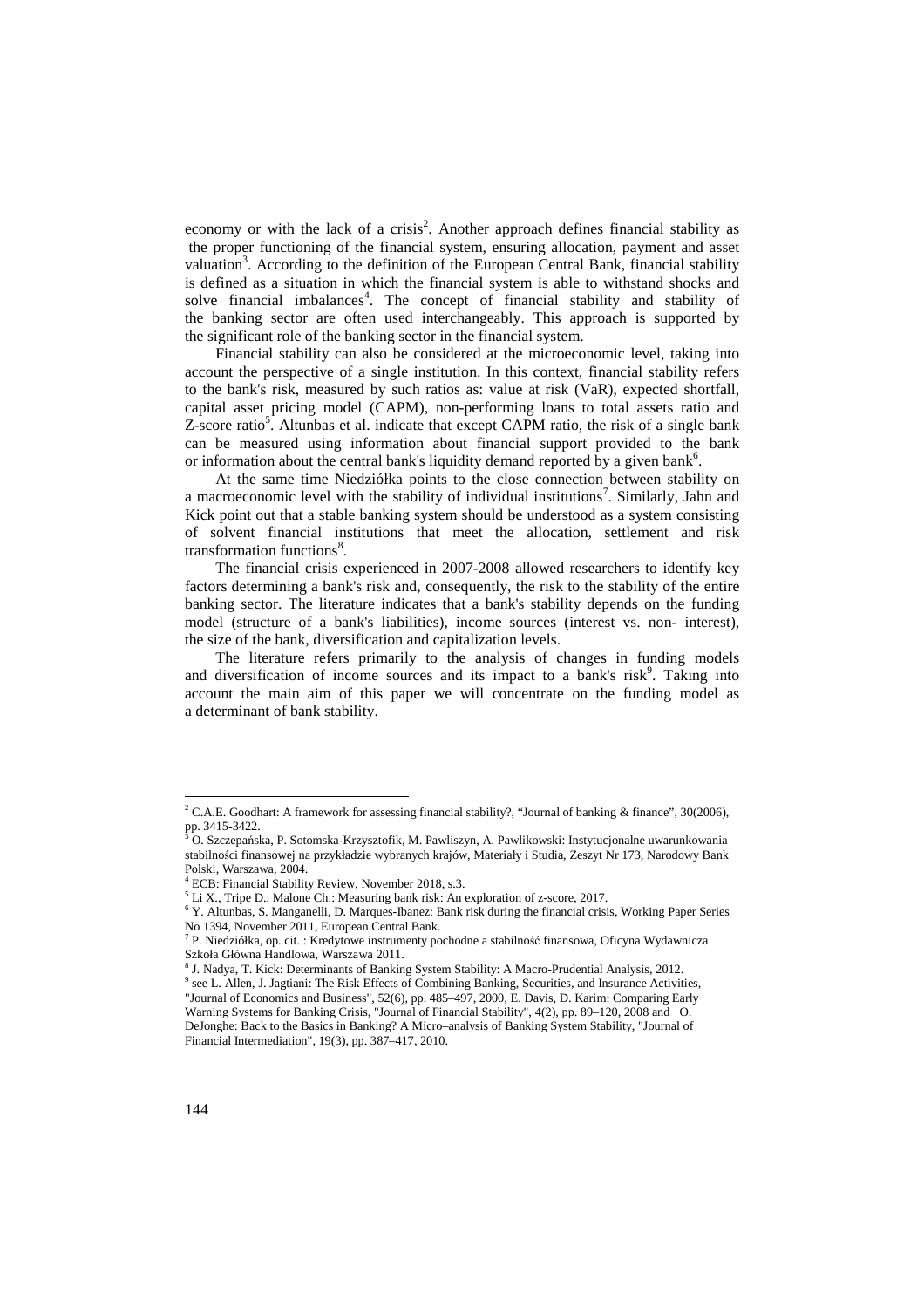Altunbas et al. define the funding model as the share of retail deposits in total assets and the share of short-term marketable securities in total assets<sup>10</sup>. According to Köhler, it can be calculated as the share of non-deposit sources in liabilities<sup>11</sup>. Similarly, Demirgüç-Kunt and Huizinga analysed the funding model through the prism of nondeposit financing sources, however, in relation to short-term financing<sup>12</sup>.

Ayadi and De Groen indicate that banks based on the traditional, deposit-based funding model are smaller and have a lower share of non-interest income<sup>13</sup>. In turn, banks that depend on wholesale funding are larger and more active on the capital market and involved in commercial activities. Altunbas et al. documented that banks which are more dependent on wholesale sources were more likely to fail during the crisis<sup>14</sup>. On the other hand, banks with a more diversified income structure proved to be more stable.

Demirgüc-Kunt and Huizinga, studying the impact of income and funding models on the profitability and the bank's risk, noted that only a few institutions could reduce the risk in the case of diversification of funding or income<sup>15</sup>. A positive effect can only occur in banks with a low level of non-interest income and non-deposit sources. In general, however, the increase in the non-deposit funding and non-interest income is associated with greater instability. In turn, Wagner<sup>16</sup> and Brunnermeier et al.<sup>17</sup> prove that bank entry into activity other than deposits and loans will allow for the diversification of individual risk, but may generate systemic risk.

Köhler's research shows that an increase in the stability of retail traditional banks (higher level of Z-score) can take place in the context of the growing importance of noninterest income resulting from the diversification of income<sup>18</sup>. In the case of investment banks, it will be the opposite, that is, they will be less stable. But in turn, the increase in non-deposit funding will be detrimental to retail-oriented banks and increase the bank's risk.

This means that reducing a bank's risk requires adjusting the activities depending on the funding model and sources of income. Investment-oriented banks, through increased interest income, may be more stable as a result of limiting the risk of overdiversification. Further dependence on non-interest income means more volatile income for the bank, which will translate into an increase in systemic risk.

Based on literature review, our main research hypotheses are:

<sup>&</sup>lt;sup>10</sup> Y. Altunbas, S. Manganelli, D. Marques-Ibanez: Bank risk during the financial crisis, Working Paper Series No 1394, November 2011, European Central Bank.

<sup>&</sup>lt;sup>11</sup> M. Köhler: Which banks are more risky? The impact of business models on bank stability, "Journal of Financial Stability", 16(2015), pp. 195-212.<br><sup>12</sup> A. Dominative K.

<sup>12</sup> A. Demirgüç-Kunt, H. Huizinga: Bank Activity and funding strategies: The impact on risk and returns, "Journal of Financial Economics", 98(2010), pp. 626-650.

<sup>&</sup>lt;sup>13</sup> R. Ayadi, W.P. De Groen: Banking Business Models Monitor 2015: Europe, 2015.

<sup>&</sup>lt;sup>14</sup> Y. Altunbas, S. Manganelli, D. Marques-Ibanez: Bank risk during the financial crisis, Working Paper Series No 1394, November 2011, European Central Bank.

<sup>&</sup>lt;sup>15</sup> A. Demirgüç-Kunt, H. Huizinga: Bank Activity and funding strategies: The impact on risk and returns, "Journal of Financial Economics", 98(2010), pp. 626-650.

<sup>&</sup>lt;sup>16</sup> W. Wagner: The Liquidity of Bank Assets and Banking Stability, "Journal of Banking and Finance", 31(1), pp. 121–39, 2007.<br><sup>17</sup> M.K. Brunnermeier, G. Dong, D. Palia: Banks' Non–Interest Income and Systemic Risk, AFA 2012 Chicago

Meetings Paper, 2012.

<sup>&</sup>lt;sup>18</sup> M. Köhler: Which banks are more risky? The impact of business models on bank stability, "Journal of Financial Stability", 16(2015), pp. 195-212.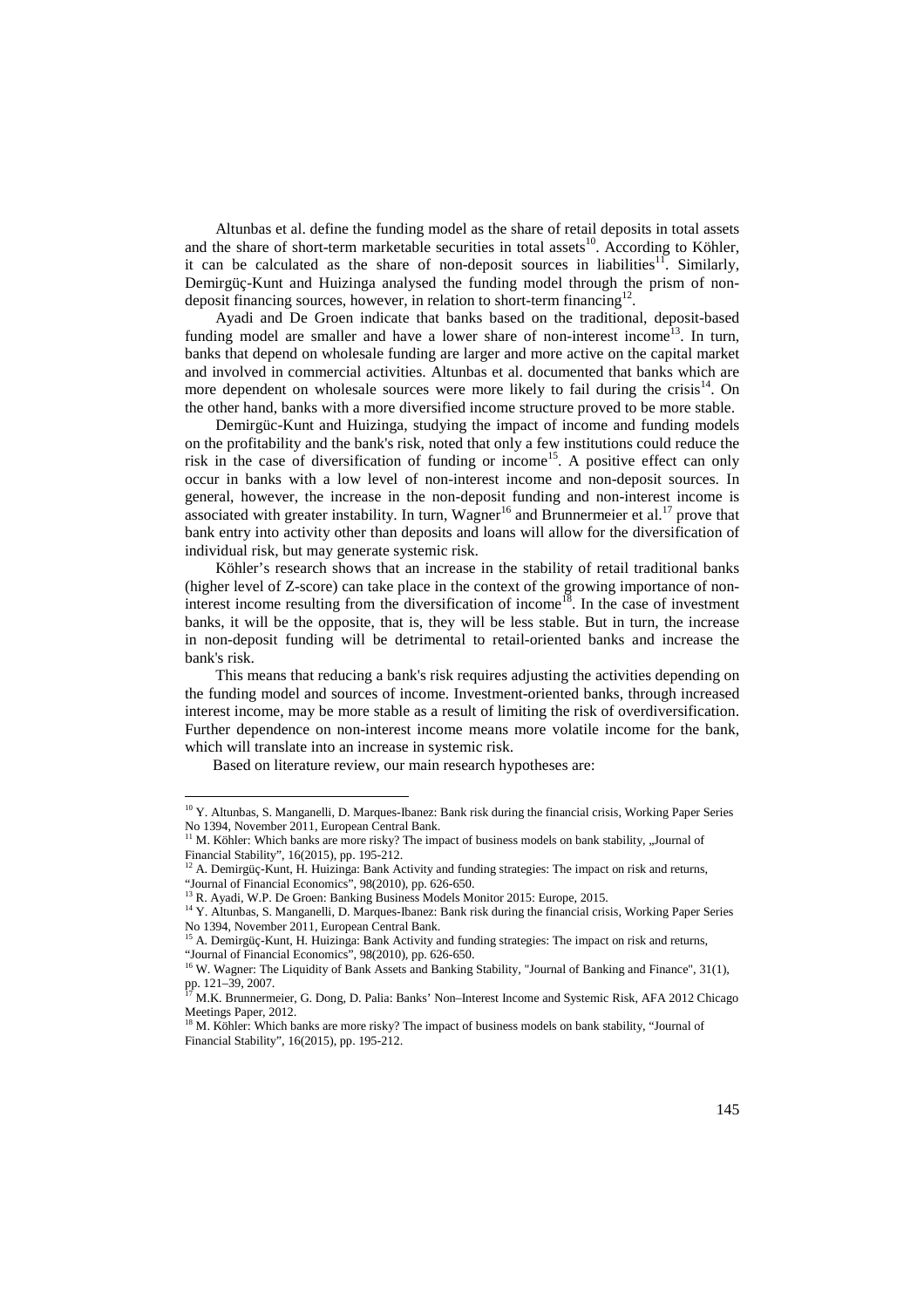- H1: The banking sectors in the EU are characterised by different funding models.
- H2: The funding model has a significant impact on the level of stability of the banking sector.
- H3: Household deposits play a stabilizing role in increasing the security of the banking sector.
- H4: The increase in the share of non-deposit funding has a negative impact on the stability of the banking sector.

Our contribution to literature is as follows: Firstly, we identify factors determining banking sector stability during and after GFC. Secondly, we analyse the impact of the funding model on the financial stability not from individual banks' point of view, but from the banking sector perspectives.

The article was prepared as part of a project financed by the National Science Centre entitled "The structure of the banking sector's funding sources and the domestic banking sector stability in the context of new regulatory initiatives" (contract number: UMO-2016/23 / B / HS4 / 03220).

### **Funding models in EU banking sectors**

The banking sectors in the EU were grouped according to the structure of liabilities. Liability structure data come from European Central Bank database (Consolidated Banking Data). Due to the data availability, the analysis includes 24 national sectors from the  $EU^{19}$ . As we wanted to check the funding models in post-crisis banking sectors, we focused on the period 2010-2016. It enabled us to analyse the current funding models used in the European sectors.

The analysis of funding models in EU banking sectors was conducted with the use of a numerical taxonomy. Based on the liability structure a cluster analysis was carried out<sup>20</sup>. The cluster analysis indicates that there are four funding models in EU banking sectors, which confirms our first research hypothesis. The first model (Model A) is characterized by a high share of deposits from the non-financial sector in the funding structure. Both the household deposits and non-financial deposits to total assets ratios are much above the EU average. In addition, there is a high level of capital and reserves in relation to total assets in Model A. At the same time, the banking sectors from this group are characterized by a low share of external liabilities and a low share of debt in the funding structure. Model A is typical for the following countries: Bulgaria, Czech Republic, Lithuania, Poland, Romania and Slovakia. In banking sectors which represent Model B there is a significant share of external liabilities in the funding structure. The

<sup>&</sup>lt;sup>19</sup> Austria, Belgium, Bulgaria, Cyprus, Czech Republic, Finland, France, Spain, Holland, Ireland, Lithuania, Luxembourg, Latvia, Malta, Germany, Poland, Portugal, Romania, Slovakia, Slovenia, Sweden, Hungary, Great Britain, Italy.

 $20$ <sup>20</sup> The average for years 2010-2016 of the following variables was used: ratio of household deposits to total assets (HHDepo2TA\_10-16), ratio of non-financial corporations deposits to total assets (nFIN2TA\_10-16), ratio of debt to total assets (Dt2TA\_10-16), ratio of MFI deposits to total assets (MIF2TA\_10-16), ratio of capital and reserves to total assets (Cap2TA\_10-16) and ratio of external liabilities to total assets (EL2TA\_10- 16).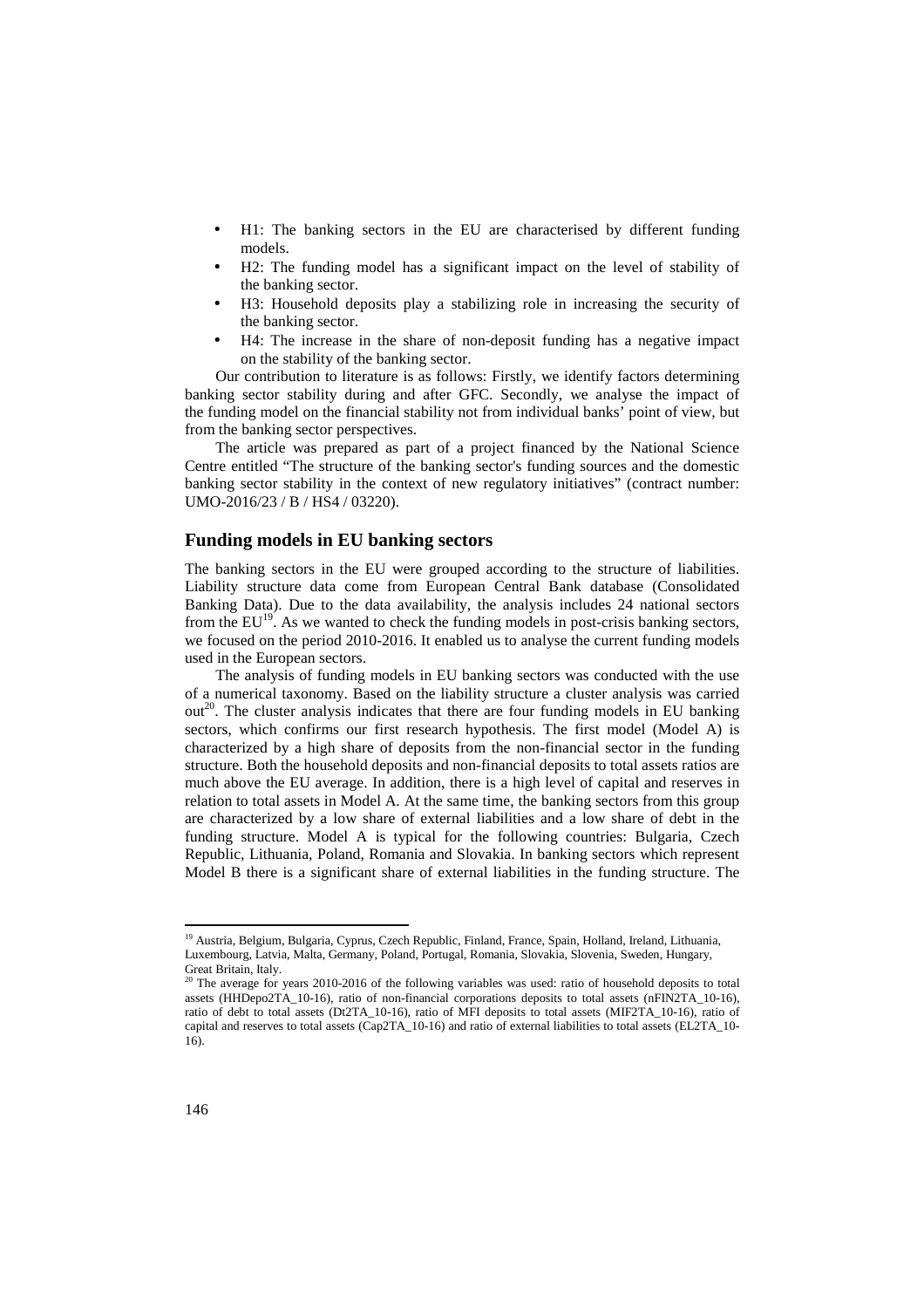ratio of external liabilities to total assets is much above the EU average. This model occurs in Ireland, Luxemburg, Latvia, Malta and United Kingdom.

The third model, Model C, is typical for Finland, The Netherlands and Sweden. It is determined by a high level of debt in relation to total assets, which is much above the EU average. Moreover, Model C is characterized by the high level of external liabilities to total assets ratio.

| Model | EU banking sectors                                                                            | Characteristics                                                                                                                                                                                                                                                                                                                                                                                        |
|-------|-----------------------------------------------------------------------------------------------|--------------------------------------------------------------------------------------------------------------------------------------------------------------------------------------------------------------------------------------------------------------------------------------------------------------------------------------------------------------------------------------------------------|
| A     | Bulgaria, Czech<br>Republic, Lithuania,<br>Poland, Romania,<br>Slovakia,                      | The ratio of household deposits to total assets above the EU<br>٠<br>average<br>The ratio of non-financial corporation deposits to total assets<br>above the EU average<br>High level of capital and reserves in relation to total assets<br>(above EU average)<br>The share of debt in funding structure much below the EU<br>average<br>Very low share of MFI deposits in the funding structure<br>٠ |
| B     | Ireland, Luxsemburg,<br>Latvia, Malta, United<br>Kingdom                                      | The ratio of external liabilities to total assets much above the<br>EU average<br>Low share of debt in the funding structure<br>٠                                                                                                                                                                                                                                                                      |
| C     | Finland, Netherlands,<br>Sweden                                                               | High level of external liabilities to total assets ratio<br>٠<br>The share of debt in the funding structure above the EU average<br>Low level of household deposits to total assets ratio<br>٠<br>Capital and reserves in relations to total assets below EU<br>average<br>Low share of MFI deposits in funding structure<br>٠                                                                         |
| D     | Austria, Belgium,<br>Cyprus, France, Spain,<br>Germany, Portugal,<br>Slovenia, Hungary, Italy | The ratio of household deposits to total assets at EU average<br>level<br>The ratio of MFI deposits to total assets at EU average level                                                                                                                                                                                                                                                                |

**Table 1.** Main characteristics of funding models in EU banking sectors

Source: authors' own elaboration

Model D can be observed in Austria, Belgium, France, Spain, Germany, Portugal, Slovenia, Italy, Hungary and Cyprus. It is characterized by the household deposits to total assets ratio at the EU average level. Also the share of MFI deposits in the funding structure is on the EU average.

### **The impact of funding structure on banking sector stability**

#### **Data and methodology**

To identify factors determining the banking sector stability we use two types of data. We include banking sector characteristics from the ECB database<sup>21</sup> and the World Bank. Additionally, we use macroeconomic variables from the  $IMF<sup>22</sup>$  and European Commission<sup>23</sup>. We concentrate on the 2008-2017 period, to capture the factors determining the stability of banking sectors during and directly after the crisis. This data

 $\overline{a}$ 

<sup>21</sup> Consolidated Banking Data – CBD2.

<sup>&</sup>lt;sup>22</sup> International Monetary Fund.

<sup>&</sup>lt;sup>23</sup> Macro-economic database AMECO, European Commission.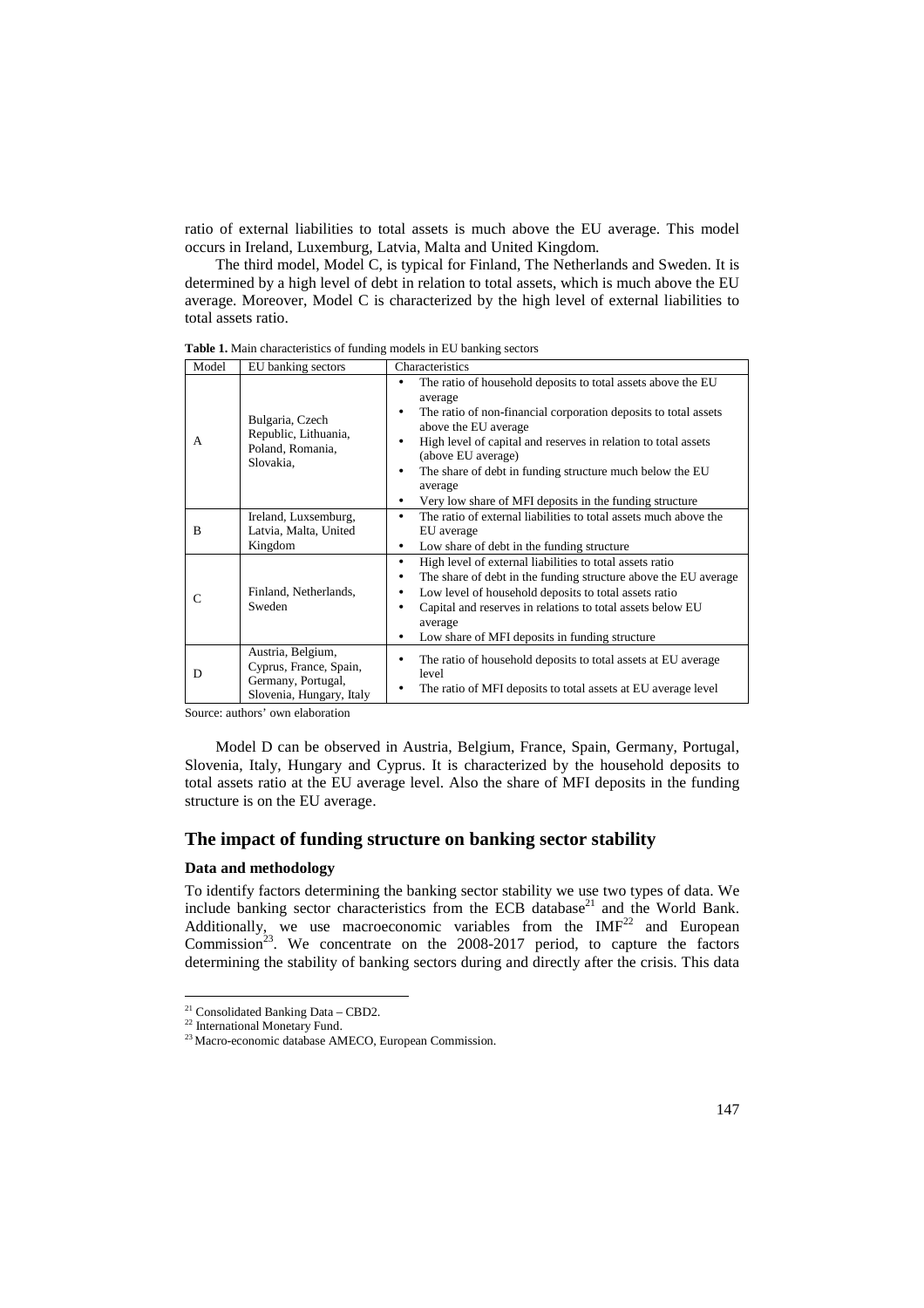consists of eight variables for 27 EU banking sectors. This resulted in 2160 observations for the period from 2008 to 2017.

Based on the literature we use the Z-score ratio as a dependent variable<sup>24</sup>. Z-score is defined as a measure of a bank's capital level in relation to the volatility of its returns<sup>25</sup>. It is calculated as a sum of ROA and equity to asset ratio divided by the standard deviation of ROA. Thus we can say that Z-score measures the probability of default<sup>26</sup>. However, due to the characteristics of the study, we used World Bank indicators calculated for the entire banking sectors, not for individual banks. At the macroeconomic level, the higher the value of the Z-score ratio, the lower the risk of the banking sector.

Bank default risk can be described by many factors related to business model and funding structure. Based on a literature review (i.a Kok et al.<sup>27</sup> and Altunbas et al.<sup>28</sup>) we used the set of indicators as potential regressors, mainly from the following categories: funding structure, asset structure, income structure, and macroeconomic environment:

- funding structure
	- o household deposits to total assets ratio (HHDepo2TA) ambiguous impact, but banks with a stable deposit base should be more resistant to market turmoil;
	- o debt securities (DebtSec) as one of the non-deposit funding ratios; banks with higher dependence on non-deposit sources of funding should be characterized by lower stability ratios<sup>29</sup>;
- income structure
	- o fees and commissions to income ratio (FeeCommission2Income) banks with higher share of non-interest income should be less stable  $30$ .
- asset structure
	- o logarithm of total assets  $(Log(TA))$  equivalent of bank's size; effects of economies of scale should results in reduced risk levels for larger banks, although the impact of "too big to fail" on the bank's risk cannot be overlooked;
	- o loans to total assets ratio (Loans2TA) an indicator that explains the commitment to the bank's traditional or investment activity;
- macroeconomic environment

 $24$  see M. Köhler: Which banks are more risky? The impact of business models on bank stability, "Journal of Financial Stability", 16(2015), pp. 195-212., F. Mergaerts, R. Vander Vennet: Business models and bank performance: A long-term perspective, "Journal of Financial Stability", 22(2016), pp. 57-75 and A. Demirgüç-Kunt, H. Huizinga: Bank Activity and funding strategies: The impact on risk and returns, "Journal of Financial Economics", 98(2010), pp. 626-650.

 $^{25}$  X. Li, D. Tripe, Ch. Malone: Measuring bank risk: An exploration of z-score, 2017.

<sup>&</sup>lt;sup>26</sup> F. Strobel: Bank insolvency risk and Z-score measures with unimodal returns, Applied Economics Letters. 18. 1683-1685. 10.1080/13504851.2011.558474, 2011.

<sup>27</sup> Ch. Kok, C. Móré, M. Petrescu: Recent Trends in Euro Area Banks' Business Models and Implications for Banking Sector Stability, Financial Stability Review, European Central Bank, vol. 1, 2016.

<sup>&</sup>lt;sup>28</sup> Y. Altunbas, S. Manganelli, D. Marques-Ibanez:, Bank risk during the financial crisis, Working Paper Series No 1394, November 2011, European Central Bank.

 $^{29}$  R. Huang, L. Ratnovski, The dark side of bank wholesale funding, Journal of Financial Intermediation, 20, 2010, 248-263; Acharya, V. V., Gale, D., Yorulmazer, T., Rollover Risk and Market Freeze, Journal of Finance 66, 2011, 1177–1209.

<sup>30</sup> Y. Altunbas, S. Manganelli, D. Marques-Ibanez:, Bank risk during the financial crisis, Working Paper Series No 1394, November 2011, European Central Bank.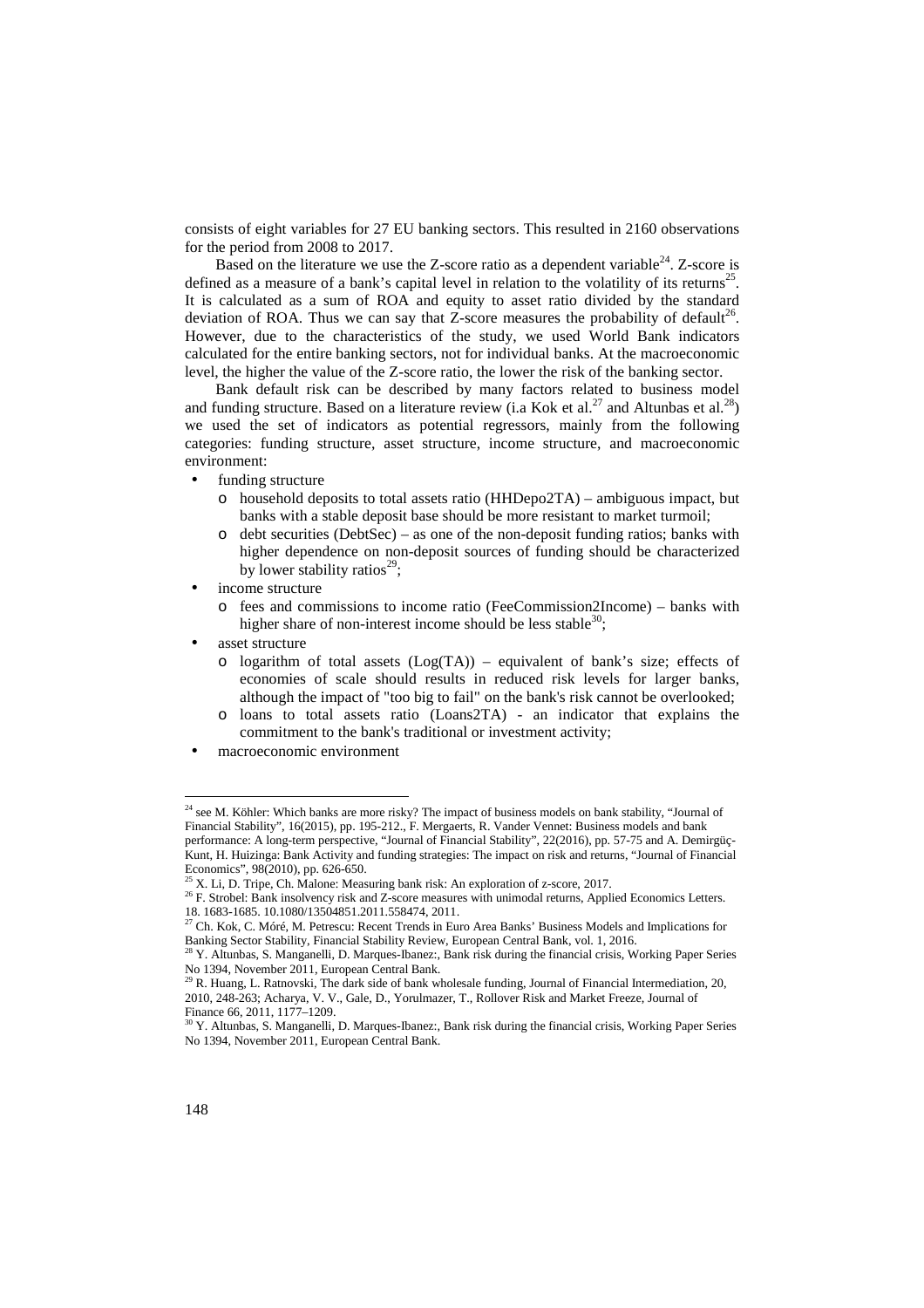- o GDP growth (GDP\_GR) higher growth results mostly in lower banking sector distress<sup>31</sup>;
- o inflation (Inf) the impact of macroeconomic variables on a bank's risk is related to the economic expectations of lenders.

To determine the impact of funding structure on banking sector stability we estimate the following regression model:  $y_{ti} = f(x_{ti}, \xi_{ti})$ .

The dependent variable  $(y_{it})$  is Z-score in year t, while i identifies the individuals (i.e. countries),  $x_{ti}$  represents a set of independent variables, including both the banking sector characteristics and macroeconomic variables. Descriptive statistics are presented in Table 2.

| Label                                             | Definition                                                                                                                                                                                                                                                | Expected<br>sign | Source<br>of data   | Mean   | Std.<br>dev. | Median |
|---------------------------------------------------|-----------------------------------------------------------------------------------------------------------------------------------------------------------------------------------------------------------------------------------------------------------|------------------|---------------------|--------|--------------|--------|
| Dependent variable                                |                                                                                                                                                                                                                                                           |                  |                     |        |              |        |
| Default risk (Z-<br>score)                        | Ratio of the ROA<br>plus equity to<br>assets ratio<br>divided by the<br>standard deviation<br>of the ROA                                                                                                                                                  | $\mathbf{x}$     | World<br>Bank       | 11,61  | 7,62         | 9,16   |
| <b>Independent variables</b>                      |                                                                                                                                                                                                                                                           |                  |                     |        |              |        |
| Deposit funding<br>(HHDepo2TA)                    | Share of<br>household<br>deposits in total<br>assets                                                                                                                                                                                                      | $+$              | Own based<br>on ECB | 0,24   | 0,11         | 0.23   |
| Non-deposits<br>funding<br>(DebtSec)              | The volume of<br>debt securities<br>(mln euros)                                                                                                                                                                                                           |                  | <b>ECB</b>          | 221439 | 353880       | 22553  |
| Income<br>structure<br>(FeeCommissio<br>n2Income) | Fees and<br>commissions to<br>income ratio $(\%)$                                                                                                                                                                                                         |                  | <b>ECB</b>          | 25,02  | 9.15         | 24,06  |
| Bank size<br>(Log(TA))                            | Logarithm of total<br>assets                                                                                                                                                                                                                              | $+/-$            | <b>ECB</b>          | 12,87  | 1,85         | 13,01  |
| Credit activity<br>(Loans2TA)                     | Loans to total<br>assets ratio (%)                                                                                                                                                                                                                        |                  | Own based<br>on ECB | 42,51  | 15,42        | 44,39  |
| Economic<br>situation<br>$(GDP_GR)$               | GPD growth $(\%)$                                                                                                                                                                                                                                         | $+$              | <b>AMECO</b><br>EC  | 1,19   | 3,80         | 1,78   |
| Price stability<br>$(\text{Inf})$                 | Inflation $(\%)$<br>$\mathbf{A}$ and $\mathbf{A}$ are assumed to the contract of the contract of the contract of the contract of the contract of the contract of the contract of the contract of the contract of the contract of the contract of the cont |                  | <b>IMF</b>          | 1,83   | 2,12         | 1,45   |

**Table 2.** Selected variables and descriptive statistics

Source: authors' own elaboration

 $\overline{a}$ 

Given that the presented model is a static one, and also due to the fact that it does not contain any endogenous variable as the explanatory variable included in the  $x_{ti}$ matrix, the empirical models were estimated via "within" linear panel data (i.e. OLS) estimator $32$ . The general-to-specific modelling approach<sup>33</sup> was adopted to find the final

<sup>31</sup> B. Gonzales-Hermosillo, H. Oura, Changes in bank funding patterns and financial stability risks, in Global

Financial stability report: Transition challenges to stability, IMF (2013).<br><sup>32</sup> Y. Croissant, G. Millo: Panel Data Econometrics in R: The plm Package, Vol. 27, Issue 2, 2008.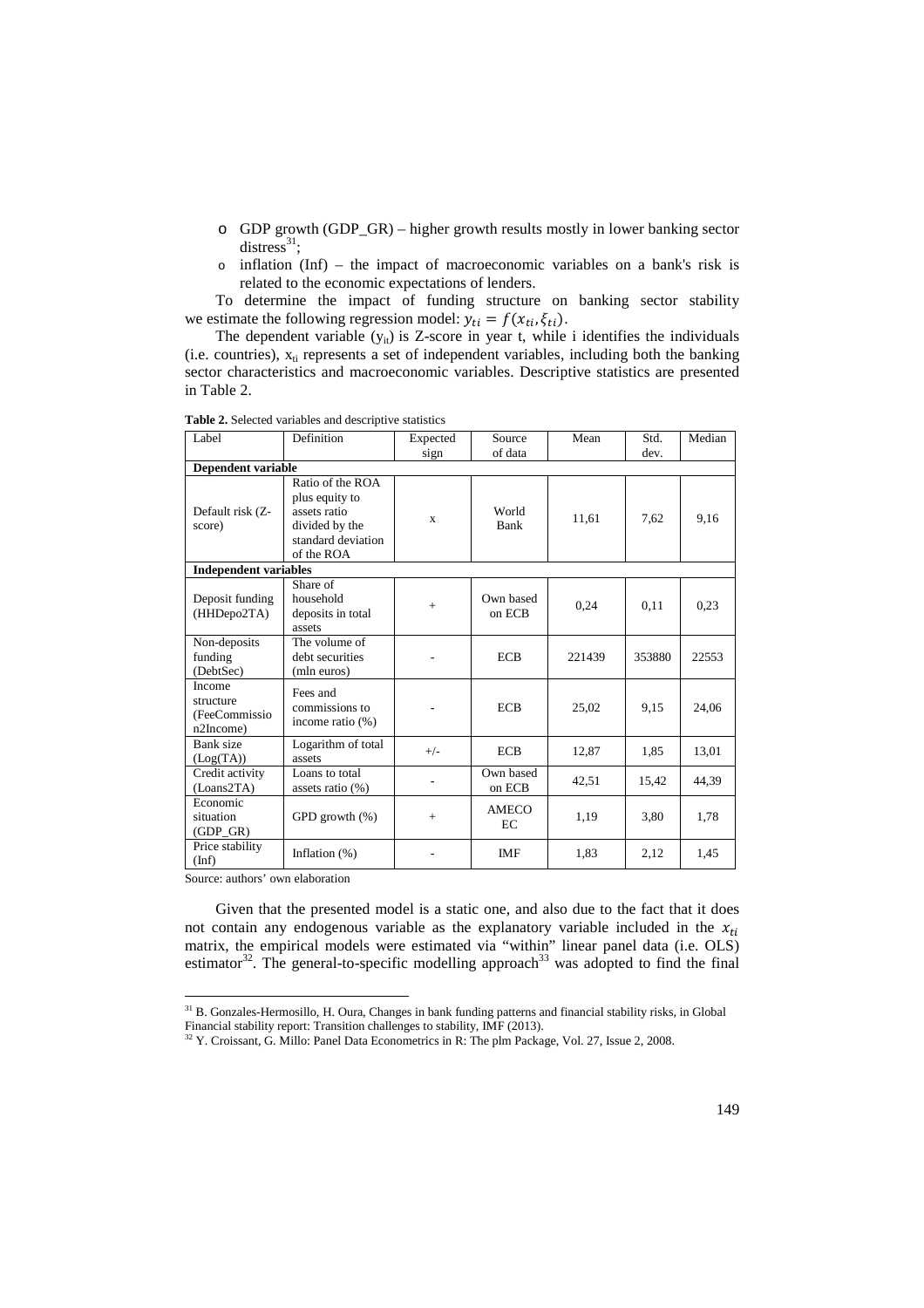(i.e. significant) set of explanatory variables. The plm package: Linear Models for Panel Data operating in the R environment was used for modelling and testing purposes.<sup>34</sup> The ready-made tests and estimators available in this package were used.

The testing procedure consists of six steps. Firstly, the poolability of the data was tested. This was done to answer the question whether the models' structural parameters should be considered identical for each country of interest. In the second step the significance of individual and time effects was tested in order to determine whether oneor two-way models should be adopted. For this purpose, the procedure proposed by Honda was performed<sup>35</sup>. Then testing the type of effects was undertaken using the Hausman test<sup>36</sup>. As the data from the population rather than data from a sample were used, the preference should be to use fixed effects rather than random effects. In the next step we estimated models using the "within" linear panel data estimator and the generalto-specific strategy to identify the set of significant variables<sup>37</sup>. Finally, we tested the properties of the error term and made inferences from the model, in particular inferences about the significance of model parameters.

#### **Empirical results**

As the main objective of this paper is to identify the impact of funding model on banking sector stability, we primarily focus on variables connected with funding structure. Research results indicate that there are two statistically significant variables from the liability side of the banking sectors' balance sheet: household deposits to total assets ratio (HHDepo2TA) and debt securities volume (DebtSec), which is in line with our hypothesis (H2).

As we expected, the share of household deposits in the funding structure has a positive impact on the dependent variable, while the impact of the volume of debt securities is negative. These results are consistent with our research hypotheses (H3, H4). Household deposits are considered as a stable source of funding, which should lead to a lower risk of the entire banking sector. In line with this, Demirgüc-Kunt and Huizinga<sup>38</sup> prove a greater instability of banks which are dependent on non-deposits sources of funding. Similarly, Ayadi and de Groen<sup>39</sup> point out that retail-oriented banks are characterised by a lower risk of insolvency. It should be emphasized however, that according to literature, the impact of funding structure on the stability of banks is not clear. Calomiris indicates that wholesale funding contributes to reducing the bank's weakness through better monitoring<sup>40</sup>. This is because the price of non-deposit funding quickly adapts to the bank's risk.

 $\overline{a}$ 

<sup>33</sup> B. Baltagi: Econometric Analysis of Panel Data. 5th edition. John Wiley and Sons ltd, 2013.

<sup>&</sup>lt;sup>34</sup> The plm package: Linear Models for Panel Data operating in the R environment is available at https://cran.rproject.org/package=plm<br><sup>35</sup> Y. Honda: Testing the Error Components Model With Non-Normal Disturbances, "Review of Economic

Studies, 52(4), 1985, 681-690.

 $6$  J. Hausman: Specification Tests in Econometrics. Econometrica, 46(6), 1978, 1251-1271.

<sup>&</sup>lt;sup>37</sup> Y. Croissant, G. Millo: Panel Data Econometrics in R: The plm Package, Vol. 27, Issue 2, 2008.

<sup>&</sup>lt;sup>38</sup>A. Demirguc-Kunt, H. P. Huizinga, Bank activity, and funding strategies: The impact on risk and return, Journal of Financial Economics, 98(3), 2010, 626–650.<br><sup>39</sup> R. Ayadi, W. de Groen, Banking business models monitor 2014 – Europe, Centre for European Policy

Studies and International Observatory on Financial Services Cooperatives, 2014.

 $^{9}$  C.W. Calomiris: Building an incentive-compatible safety net, Journal of Banking and Finance, 23,1499– 1519, 1999.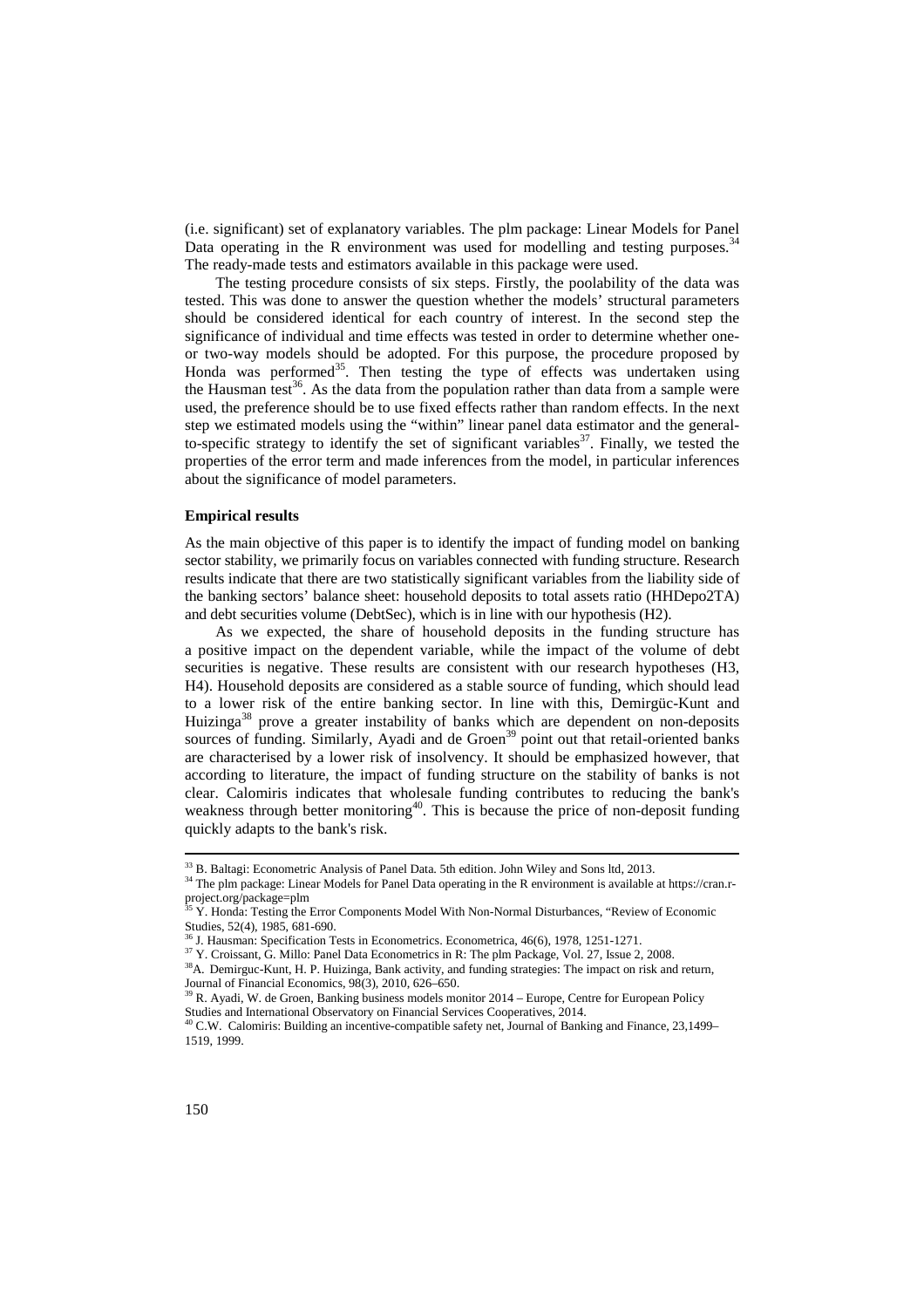l

| Balanced Panel: n=27, T=5-10, N=260                                                                   |                |              |           |               |                      |      |  |
|-------------------------------------------------------------------------------------------------------|----------------|--------------|-----------|---------------|----------------------|------|--|
| Residuals:                                                                                            |                |              |           |               |                      |      |  |
| Min.                                                                                                  | Lst Qu.        | Median       |           | $3rd$ Qu.     |                      | Max. |  |
| $-9.176010$                                                                                           | $-1.105622$    | $-0.013589$  |           | 1.079581      | 10.401820            |      |  |
| Coefficients:                                                                                         |                |              |           |               |                      |      |  |
|                                                                                                       | Estimate       | Std.Error    | t-value   |               | $Pr(>\vert t \vert)$ |      |  |
| HHDepo2TA                                                                                             | 15,057         | 5,0662       | 2,9721    | 0,0032780     |                      | **   |  |
| $Log_T A$                                                                                             | $-2.7125$      | 1.4407       | $-1,8827$ | 0.0610260     |                      |      |  |
| FeeCommission2Income                                                                                  | $-0.079705$    | 0.020674     | $-3,8553$ | 0,0001507     |                      | ***  |  |
| DebtSec                                                                                               | $-0.000007889$ | 0.0000023763 | $-3,3199$ | 0.0010496     |                      | **   |  |
| Loans2TA                                                                                              | 0.12774        | 0.038383     | 3,3282    | 0.0010205     |                      | **   |  |
| GDP GR                                                                                                | 0,28459        | 0.045112     | 6,3084    | 0.00000000149 |                      | ***  |  |
| Inf                                                                                                   | $-0,3109$      | 0.086783     | $-3,5826$ | 0.0004166     |                      | ***  |  |
| ---                                                                                                   |                |              |           |               |                      |      |  |
| $0.05$ $\cdot$ $0.1$ $\cdot$ $1$<br>***`<br>$0.001 \cdot$ **<br>$0.01 \cdot$ *<br>Signif. codes: $0o$ |                |              |           |               |                      |      |  |

Source: based on ECB, World Bank, IMF and European Commission data.

The level of banking sector risk is also influenced by income diversification measured by the fees and commissions to income ratio (FeeCommission2Income). An increase in non-interest income in the income structure lowers the Z-score and thus increases default risk. This can be explained by a greater volatility of non-interest income in comparison with interest income.

We also include in our model two control variables: the size of the banking sector measured by the logarithm of total assets and the loans to total assets ratio. According to our research the increase in the size of the banking sector translates into a decrease in its stability as measured by the Z-score. In large banking sectors there are many more investment banks that have a higher level of risk. It is worth pointing out that at the microeconomic level, the size of an individual bank has a positive effect on reducing the risk of bankruptcy<sup>42</sup>. On the other hand, the positive impact of the loans to total assets ratio on the banking sector Z-score indicates that from the stability point of view, banks that run simple banking activity generate lower default risk.

As mentioned before, we also include in our model two macroeconomic variables: GDP growth (GDP\_GR) and inflation (Inf). We prove that banking sector stability is positively correlated with GDP growth and negatively with inflation. Those results are consistent with the previous research. Köhler $43$  indicates that banks which operate in countries with a higher level of economic development have not only higher capital ratio but also better profitability ratios. The negative impact of inflation on banking sector stability results from the positive relation between price stability and the share of fees and commissions in income structure<sup>44</sup>.

<sup>41</sup> Total Sum of Squares: 2066.4; Residual Sum of Squares: 1183.4; R-Squared: 0.4273; F-statistic: 24.0891 on 7 and 226 DF, p-value: 2.22e-16; Poolability test: 18.099 [0.000] (stat[prob]); Individual effects: 26.030 [0.000] (stat[prob]); Time effects: -0.434 [0.668] (stat[prob]); Hausmann test: 34.860 [0.000] (stat[prob];.

 $42$  F. Mergaerts, R. Vander Vennet: Business models and bank performance: A long-term perspective, "Journal" of Financial Stability", 22(2016), pp. 57-75.<br><sup>43</sup> M. Köhler, Which banks are more risky? The impact of business models on bank stability, "Journal of

Financial Stability", 16 (2015), 195–212.

A. Demirgüç-Kunt, H. Huizinga: Bank Activity and funding strategies: The impact on risk and returns, "Journal of Financial Economics", 98(2010), pp. 626-650.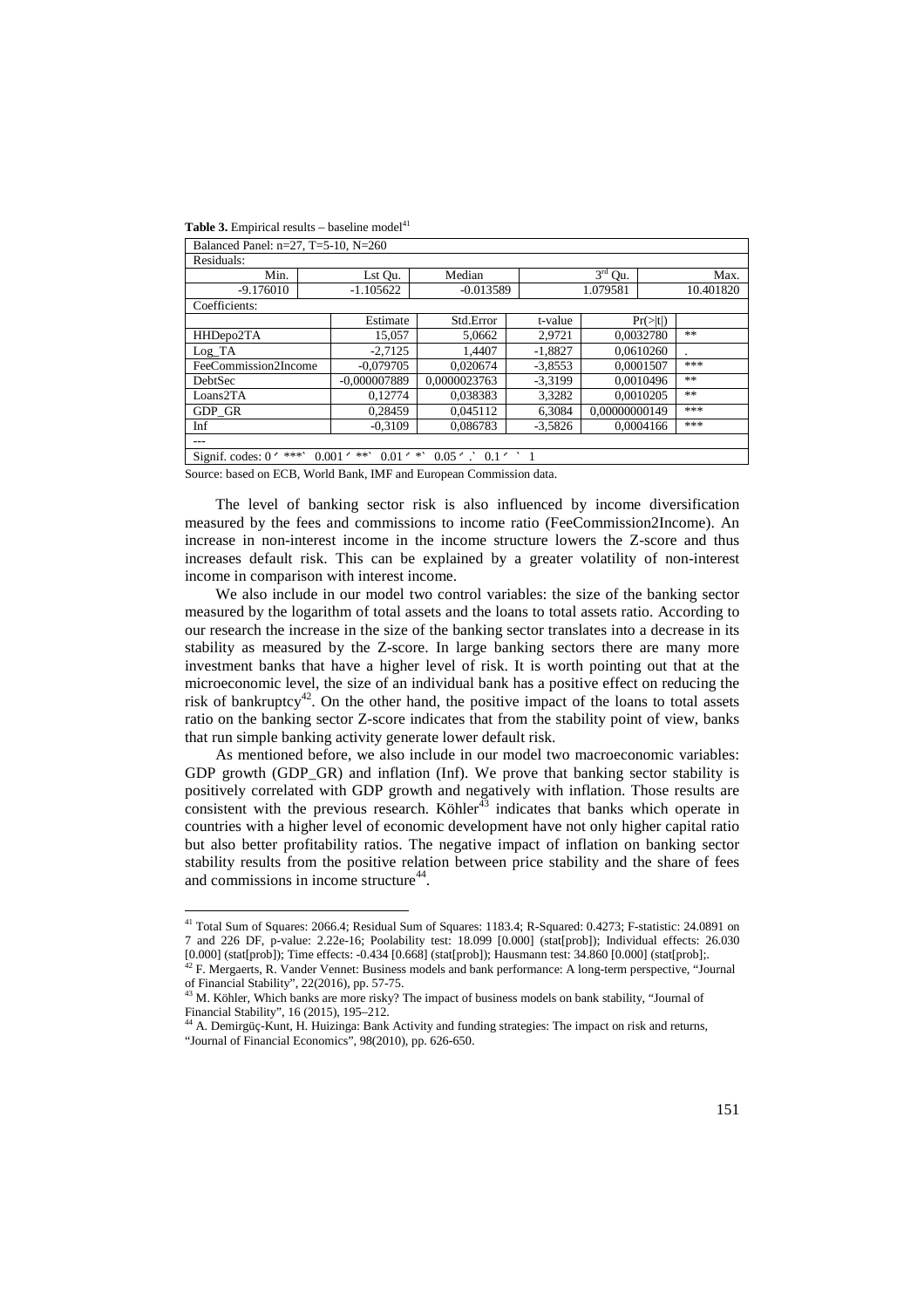#### **Robustness check**

To avoid drawing misleading conclusions, we have performed a robustness check to confirm the stability of the results. As already mentioned in the section containing the description of the research methodology, owing to the static nature of the models estimated and tested, and also owing to the exogenous nature of explanatory variables, model estimation was based on "within" OLS panel data estimator.

Since the aim of the study is to identify factors which determine the banking sector stability measured by Z-score, it is of particular importance that the results of individual significance tests obtained from Model (1), or at least signs of estimated parameters, be confirmed using a model estimated with an estimator other than that used in Model (1).

 It was proposed that a GMM (generalized method of moments) estimator be applied to a model constructed on the basis of Model (1), which automatically entails the use of a different estimation error estimator and, as a result, generates different individual significance test statistics<sup>45</sup>. If the results of significance tests are confirmed, this may be treated as confirmation of the results previously obtained, that is, independent of the estimation method used. In order for a GMM estimator to be used, original explanatory variables should be replaced by its instruments, and lagged terms were treated as instrumental variables to the originals.

| Balanced Panel: $n=28$ , T=10, N=280 |                                          |                                  |           |                      |         |
|--------------------------------------|------------------------------------------|----------------------------------|-----------|----------------------|---------|
| Residuals:                           |                                          |                                  |           |                      |         |
| Min.                                 | Lst Qu.                                  | Median                           |           | $3rd$ Qu.            |         |
| $-6.05254$                           | $-0.76144$                               | 0.0000                           |           | 1.02000              | 7.66819 |
| Coefficients:                        |                                          |                                  |           |                      |         |
|                                      | Estimate                                 | Std.Error                        | z-value   | $Pr(>\vert t \vert)$ |         |
| HHDepo2TA                            | 19.56200                                 | 5.16290                          | 3.7890    | 0.00015              | ***     |
| Log(TA)                              | $-3.64100$                               | 1.45590                          | $-2.5010$ | 0.01238              | $\ast$  |
| FeeCcommission2Income                | $-0.05847$                               | 0.03364                          | $-1.7380$ | 0.08221              |         |
| <b>DebtSec</b>                       | $-0.000013$                              | 0.000008                         | $-1.5809$ | 0.11390              |         |
| Loans22TA                            | 0.12465                                  | 0.12053                          | 1.0342    | 0.30103              |         |
| GDP GR                               | 0.19028                                  | 0.03884                          | 4.8990    | 0.00000              | ***     |
| Infl                                 | $-0.17293$                               | 0.08307                          | $-2.0816$ | 0.03737              | $\ast$  |
| ---                                  |                                          |                                  |           |                      |         |
| ***'<br>Signif. codes: $0o$          | $0.01 \cdot$ *<br>$0.001 \div \ast \ast$ | $0.05$ $\cdot$ $0.1$ $\cdot$ $1$ |           |                      |         |

**Table 4.** Robustness check<sup>46</sup>

Source: based on ECB data

It should be noted that the GMM estimated version of Model (1), i.e. the estimated Model (2), confirms the results previously obtained (cf. Model (1)): parameter estimate signs are consistent for both models and (except two variables) significance test results are consistent. Obviously, Model (2) fits empirical data less well due to the replacement of original variables by its instruments

 $\overline{a}$ 

<sup>45</sup> R. Blundell, S. Bond: Initial conditions and moment restrictions in dynamic panel data models, "Journal of Econometrics", 87(1998).

<sup>&</sup>lt;sup>46</sup> Sargan test: chisq(26) = 14.82811 (p-value = 1); Wald test for coefficients: chisq (7) = 105.7395 (p-value =  $< 2.22e-16$ ).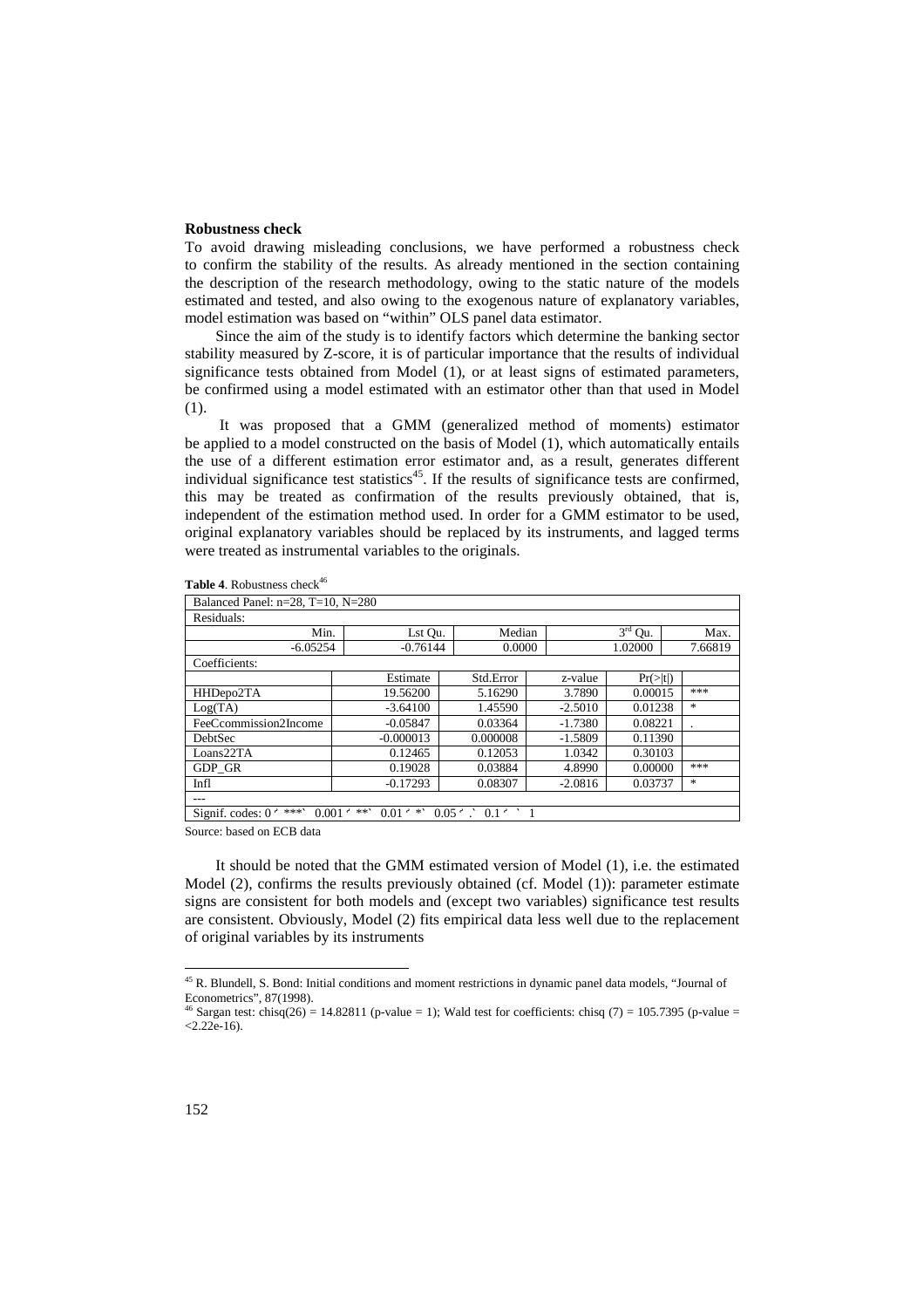As concerns the comparison between the results of both estimates, it should be stated that the results obtained (parameter signs, significance of variables) do not depend on the estimation methods used and are to some extent resilient to changes in model specifications.

#### **Discussion and conclusions**

In this paper, we analyse the impact of business models on EU banking sector stability, which can be measured by the Z-score ratio. We concentrate in particular on the funding structure as a main determinant of the business model. There is no doubt that the financial crisis affected the EU banking sectors' funding structure. We documented that after GFC there can be distinguished four main funding models. These models differ in the share of customer deposits, MFI deposits, debt and capital in total assets.

Moreover the research indicates that the funding structure is one of the important factors influencing banking sector stability in the EU. Z-score ratio in the selected EU countries was positively correlated with household deposits to total assets ratio and negatively with volume of debt securities.

There is important evidence that banking sector stability is influenced also by other variables connected with the business model, i.e. net fees and commissions to income ratio, the size of banking sector measured by logarithm of total assets and loans to total assets ratio. We regard our study as a starting point for further research devoted to the influence of funding models on stability of individual banks after GFC.

#### **Bibliografia**

Allen, L., Jagtiani, J.: The Risk Effects of Combining Banking, Securities, and Insurance Activities, "Journal of Economics and Business", 52(6), pp. 485–497, 2000.

Altunbas Y., Manganelli S., Marques-Ibanez D.: Bank risk during the financial crisis, Working Paper Series No 1394, November 2011, European Central Bank.

Ayadi, R., De Groen, W. P.: Banking Business Models Monitor 2015: Europe, 2015.

Baltagi, B.: Econometric Analysis of Panel Data. 5th edition. John Wiley and Sons ltd. 2013.

Blundell R., Bond S.: Initial conditions and moment restrictions in dynamic panel data models, "Journal of Econometrics", 87, 1998.

Brunnermeier, M. K., Dong, G., Palia, D.: Banks ' Non–Interest Income and Systemic Risk, AFA 2012 Chicago Meetings Paper, 2012.

Calomiris C.W. : Building an incentive-compatible safety net, "Journal of Banking and Finance", 23,1499–1519, 1999.

Croissant Y., Millo G.: Panel Data Econometrics in R: The plm Package, Vol. 27, Issue 2, 2008.

Davis, E., Karim, D.: Comparing Early Warning Systems for Banking Crisis, "Journal of Financial Stability", 4(2), pp. 89–120, 2008.

DeJonghe, O.: Back to the Basics in Banking? A Micro–analysis of Banking System Stability, "Journal of Financial Intermediation", 19(3), 2010, pp. 387–417.

Demirgüç-Kunt A., Huizinga H.: Bank Activity and funding strategies: The impact on risk and returns, "Journal of Financial Economics", 98, 2010, pp. 626-650.

ECB: Financial Stability Review, November 2018.

Gonzales-Hermosillo B., Oura H., Changes in bank funding patterns and financial stability risks, in Global Financial stability report: Transition challenges to stability, IMF (2013).

Goodhart C.A.E.: A framework for assessing financial stability?, "Journal of banking & finance", 30, 2006, pp. 3415-3422.

Hausman, J.: Specification Tests in Econometrics. Econometrica, 46(6), 1978, 1251-1271.